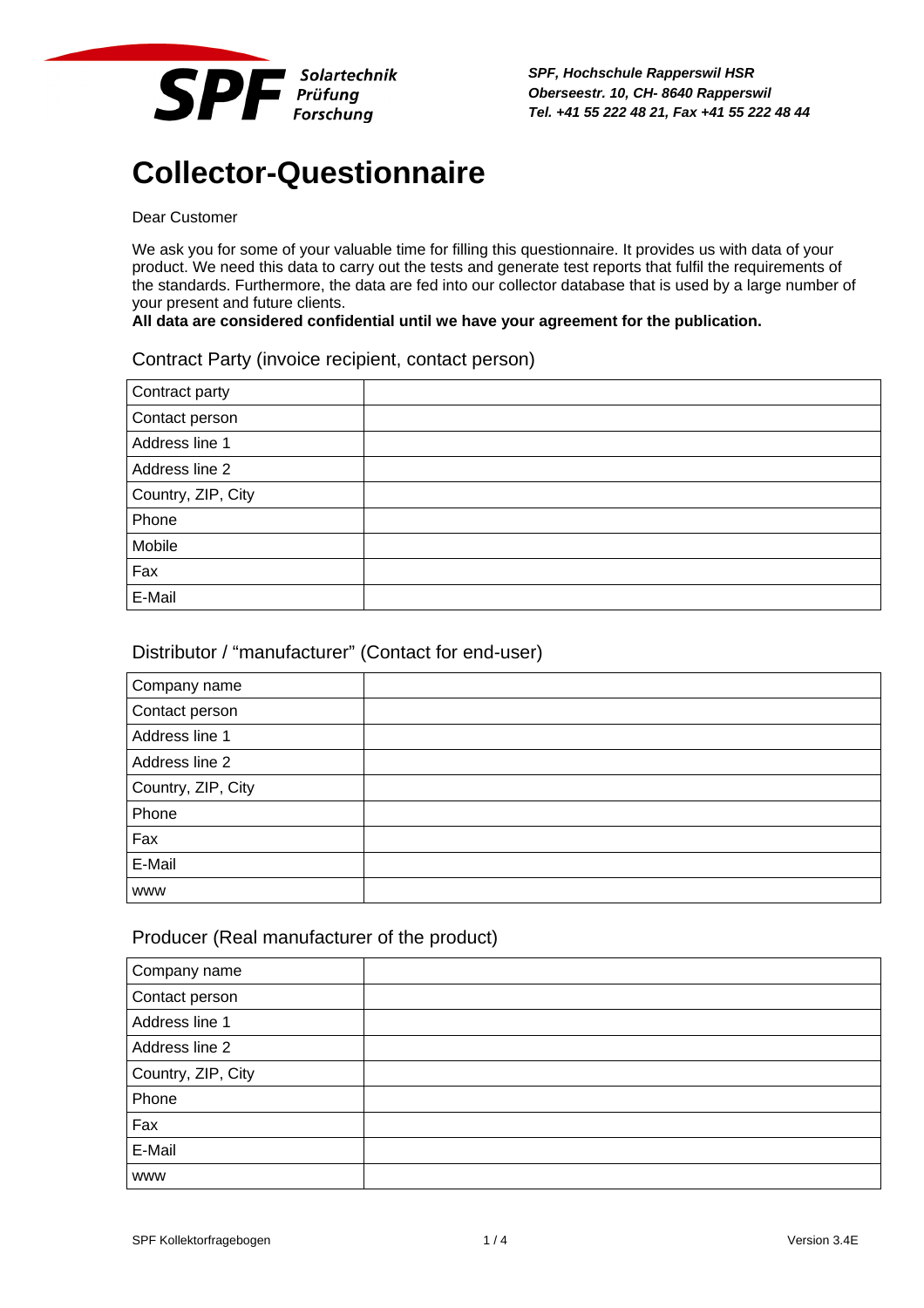

*SPF, Hochschule Rapperswil HSR Oberseestr. 10, CH- 8640 Rapperswil Tel. +41 55 222 48 21, Fax +41 55 222 48 44*

\*) http://millenniumindicators.un.org/unsd/methods/m49/m49regin.htm

## Product information

| Model name                                                                                                        |                                                                                                                                                                                                                                                                                                                                                                                                                                            |                                                   |
|-------------------------------------------------------------------------------------------------------------------|--------------------------------------------------------------------------------------------------------------------------------------------------------------------------------------------------------------------------------------------------------------------------------------------------------------------------------------------------------------------------------------------------------------------------------------------|---------------------------------------------------|
| Serial product (y/n)                                                                                              |                                                                                                                                                                                                                                                                                                                                                                                                                                            |                                                   |
| Price in CH                                                                                                       | CHF per collector                                                                                                                                                                                                                                                                                                                                                                                                                          |                                                   |
| Price in D                                                                                                        | EUR per collector                                                                                                                                                                                                                                                                                                                                                                                                                          | price when ordering<br>appx.10 $m2$ of gross area |
| Price in A                                                                                                        | EUR per collector                                                                                                                                                                                                                                                                                                                                                                                                                          |                                                   |
| Marketed in whole EU?                                                                                             |                                                                                                                                                                                                                                                                                                                                                                                                                                            |                                                   |
| Other distribution regions (Macro<br>geographical regions according<br>to United Nations Statistics<br>Division)* | $\Box$ Northern Europe $\Box$ Eastern Europe $\Box$ Southern Europe<br>□ Western Europa □ Northern Africa □ Eastern Africa<br>□ Middle Africa □ Southern Africa □ Western Africa<br>$\Box$ Northern America $\Box$ Central America $\Box$ Southern America<br>ロ Carribean ロ Eastern Asia ロ Central Asia ロ Southern Asia<br>$\Box$ South-Eastern Asia $\Box$ Wesern Asia $\Box$ Australia / New Zealand<br>□ Melanesia/Micronesia/Polynesia |                                                   |
| Absorber area approx.                                                                                             |                                                                                                                                                                                                                                                                                                                                                                                                                                            |                                                   |
| Date of manufacture (DD.MM.JJ)                                                                                    |                                                                                                                                                                                                                                                                                                                                                                                                                                            |                                                   |

### Module

| Hydraulic connections        |  |
|------------------------------|--|
| Gross size L x W x H         |  |
| Weight empty                 |  |
| Fluid volume                 |  |
| Other available module sizes |  |
| Glazing demountable?         |  |

## Mounting

| On flat roof with support   |                          |
|-----------------------------|--------------------------|
| On tilted roof              |                          |
| Tilted roof integration     |                          |
| Façade mounting             |                          |
| Other                       |                          |
| Possible module orientation | $\Box$ vert. $\Box$ hor. |

## Operating data

| Min. volume flowrate per collector           |                 |             | liter / hour |                                                 |
|----------------------------------------------|-----------------|-------------|--------------|-------------------------------------------------|
| Rated volume flowrate per coll.              |                 |             | liter / hour |                                                 |
| Max. volume flowrate per collector           |                 |             | liter / hour |                                                 |
| Volume flowrate for testing<br>per collector |                 |             | liter / hour | Defined by SPF when not declared                |
| Collector orientation for test               | $\square$ vert. | $\Box$ hor. |              |                                                 |
| Maximum operation pressure                   |                 |             | bar          |                                                 |
| Test pressure                                |                 |             |              | bar (at least 1.5 x maximum operating pressure) |
| Heat transfer fluid                          |                 |             |              |                                                 |
| Max. working temperature                     |                 |             |              |                                                 |
| Other limitations                            |                 |             |              |                                                 |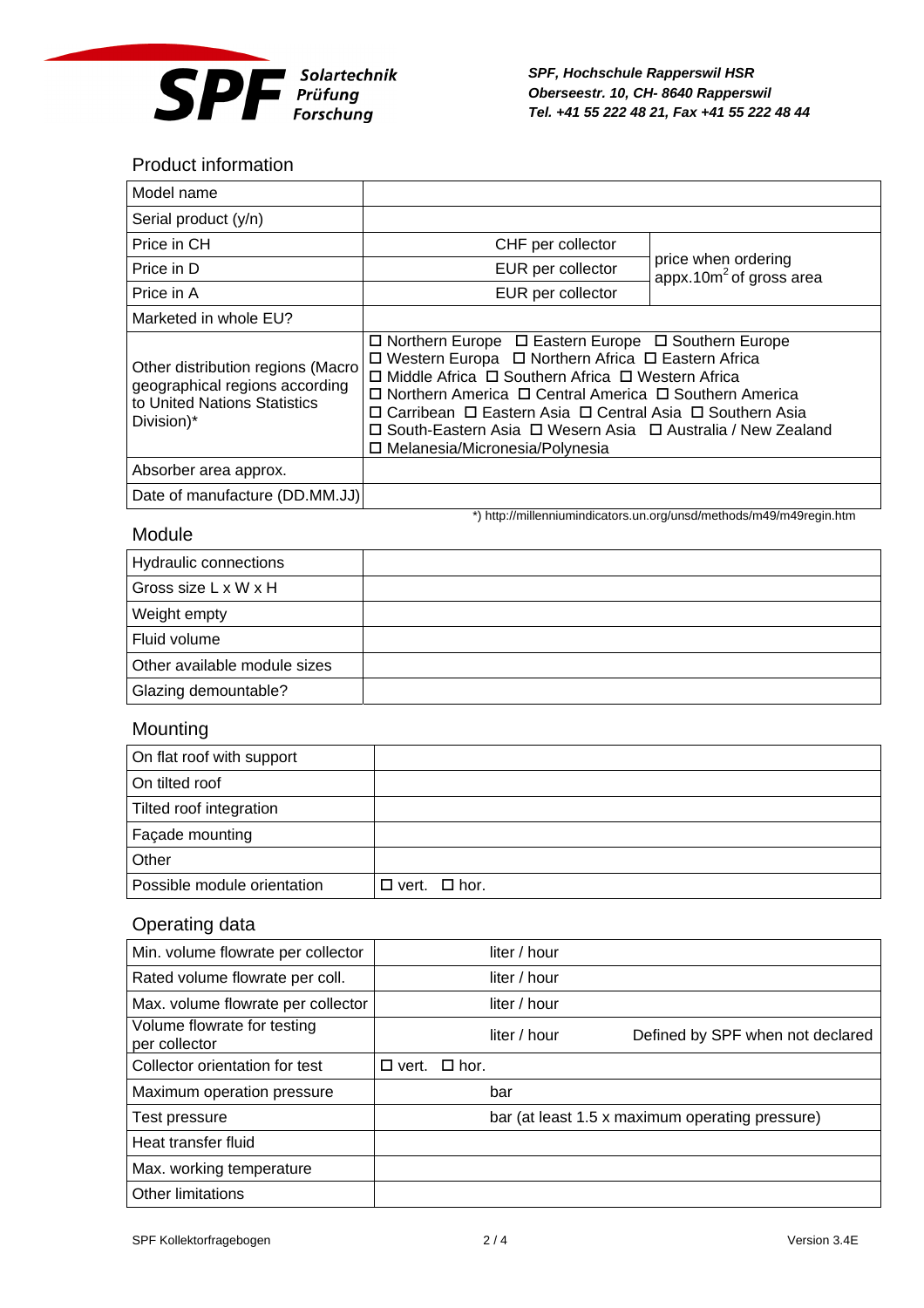

*SPF, Hochschule Rapperswil HSR Oberseestr. 10, CH- 8640 Rapperswil Tel. +41 55 222 48 21, Fax +41 55 222 48 44*

## Construction / Materials

| Absorber (Flat plate collector / Evacuated tube collector with absorber fins) |                                                                                                       |  |
|-------------------------------------------------------------------------------|-------------------------------------------------------------------------------------------------------|--|
| Manufacturer                                                                  |                                                                                                       |  |
| Type of absorber                                                              | $\Box$ Fin $\Box$ Plane $\Box$ Cushion – Absorber, Other:                                             |  |
| Flow type                                                                     | $\Box$ Parallel $\Box$ Meander/serial $\Box$ Heatpipe $\Box$ Other:                                   |  |
| Material                                                                      |                                                                                                       |  |
| Weight empty (absorber)                                                       |                                                                                                       |  |
| Sheet thickness                                                               |                                                                                                       |  |
| Absorber tube dimensions                                                      | Outer diameter:<br>mm x Wall thickness:<br>mm                                                         |  |
| <b>Bonding Technique</b>                                                      | $\Box$ Soldered $\Box$ Ultrasonic welding $\Box$ Laser welding<br>$\Box$ Plasma welding $\Box$ Other: |  |

| Absorber (Evacuated tube collector with double glass tubes) |             |                                    |    |             |    |
|-------------------------------------------------------------|-------------|------------------------------------|----|-------------|----|
| Manufacturer                                                |             |                                    |    |             |    |
| Flow type                                                   |             | $\Box$ Heatpipe $\Box$ Direct flow |    |             |    |
| Tube diameters                                              | Inner Tube: |                                    | mm | Outer tube: | mm |
| Reflector / CPC?                                            |             |                                    |    |             |    |

| <b>Coating of Absorber</b> |  |            |                 |
|----------------------------|--|------------|-----------------|
| Manufacturer               |  |            |                 |
| Coating                    |  | $\alpha =$ | $\varepsilon =$ |

| Hydraulic scheme and connection diagram                                                                                                   |  |  |
|-------------------------------------------------------------------------------------------------------------------------------------------|--|--|
| Internal pipeworking scheme<br>of the collector.<br>Hydraulic connection of the<br>collector (In- and Outlet)?<br>(Description or sketch) |  |  |

| <b>Glazing (Flat plate collectors)</b> |  |  |
|----------------------------------------|--|--|
| Manufacturer                           |  |  |
| Material                               |  |  |
| Product name                           |  |  |
| <b>Thickness</b>                       |  |  |